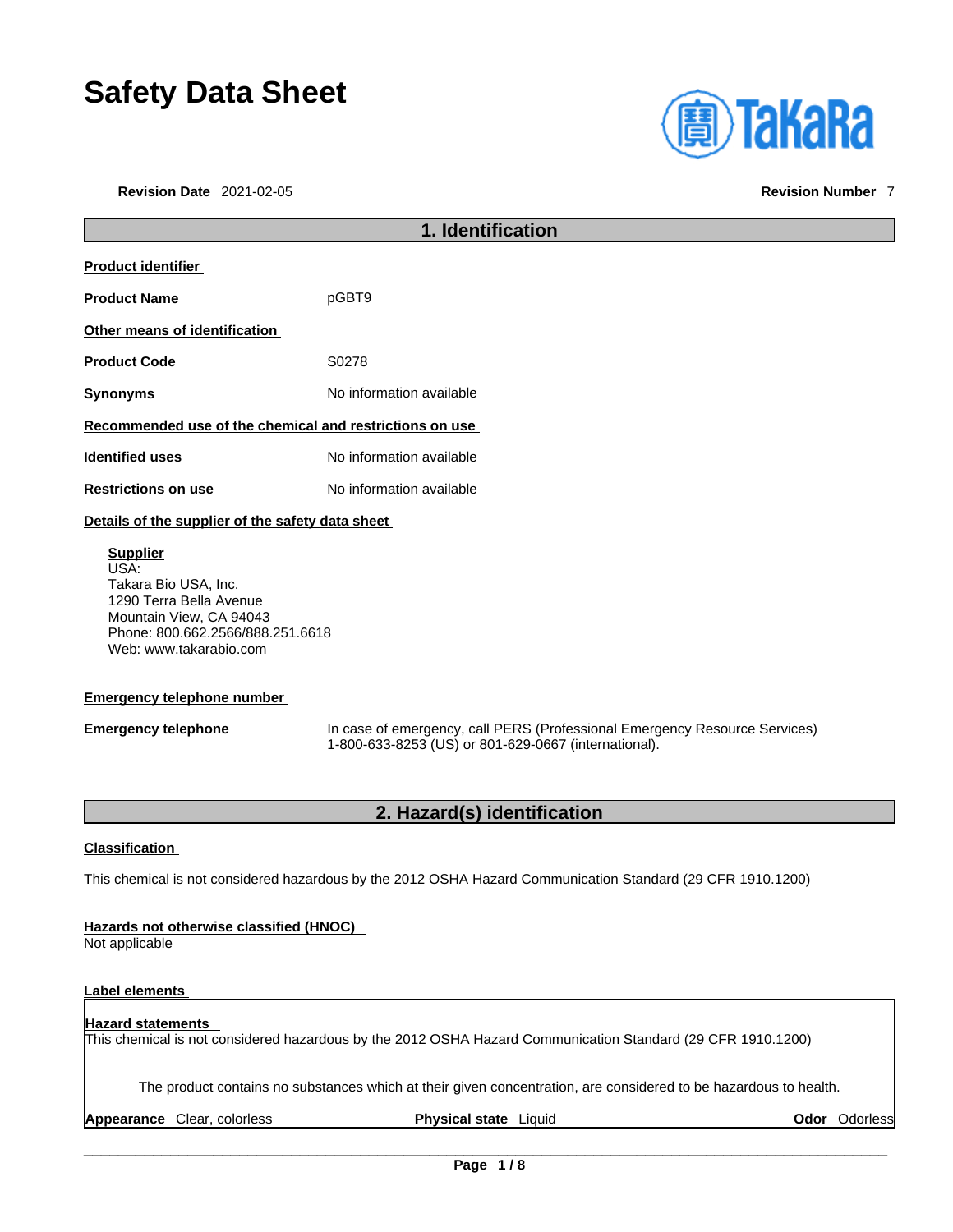#### **Other information**

No information available.

# **3. Composition/information on ingredients**

#### **Substance**

Not applicable.

#### **Mixture**

The product contains no substances which at their given concentration, are considered to be hazardous to health

# **4. First-aid measures**

#### **Description of first aid measures**

| <b>Inhalation</b>                                                          | Remove to fresh air.                                                                                                    |  |
|----------------------------------------------------------------------------|-------------------------------------------------------------------------------------------------------------------------|--|
| Eye contact                                                                | Rinse thoroughly with plenty of water for at least 15 minutes, lifting lower and upper eyelids.<br>Consult a physician. |  |
| <b>Skin contact</b>                                                        | Wash skin with soap and water.                                                                                          |  |
| <b>Ingestion</b>                                                           | Clean mouth with water and drink afterwards plenty of water.                                                            |  |
| Most important symptoms and effects, both acute and delayed                |                                                                                                                         |  |
| <b>Symptoms</b>                                                            | No information available.                                                                                               |  |
| Indication of any immediate medical attention and special treatment needed |                                                                                                                         |  |
| Note to physicians                                                         | Treat symptomatically.                                                                                                  |  |

# **5. Fire-fighting measures**

| <b>Suitable Extinguishing Media</b>                             | Use extinguishing measures that are appropriate to local circumstances and the<br>surrounding environment.                            |
|-----------------------------------------------------------------|---------------------------------------------------------------------------------------------------------------------------------------|
| <b>Large Fire</b>                                               | CAUTION: Use of water spray when fighting fire may be inefficient.                                                                    |
| Unsuitable extinguishing media                                  | Do not scatter spilled material with high pressure water streams.                                                                     |
| Specific hazards arising from the<br>chemical                   | No information available.                                                                                                             |
| <b>Explosion Data</b><br>Sensitivity to mechanical impact None. |                                                                                                                                       |
| Sensitivity to static discharge                                 | None.                                                                                                                                 |
| Special protective equipment for<br>fire-fighters               | Firefighters should wear self-contained breathing apparatus and full firefighting turnout<br>gear. Use personal protection equipment. |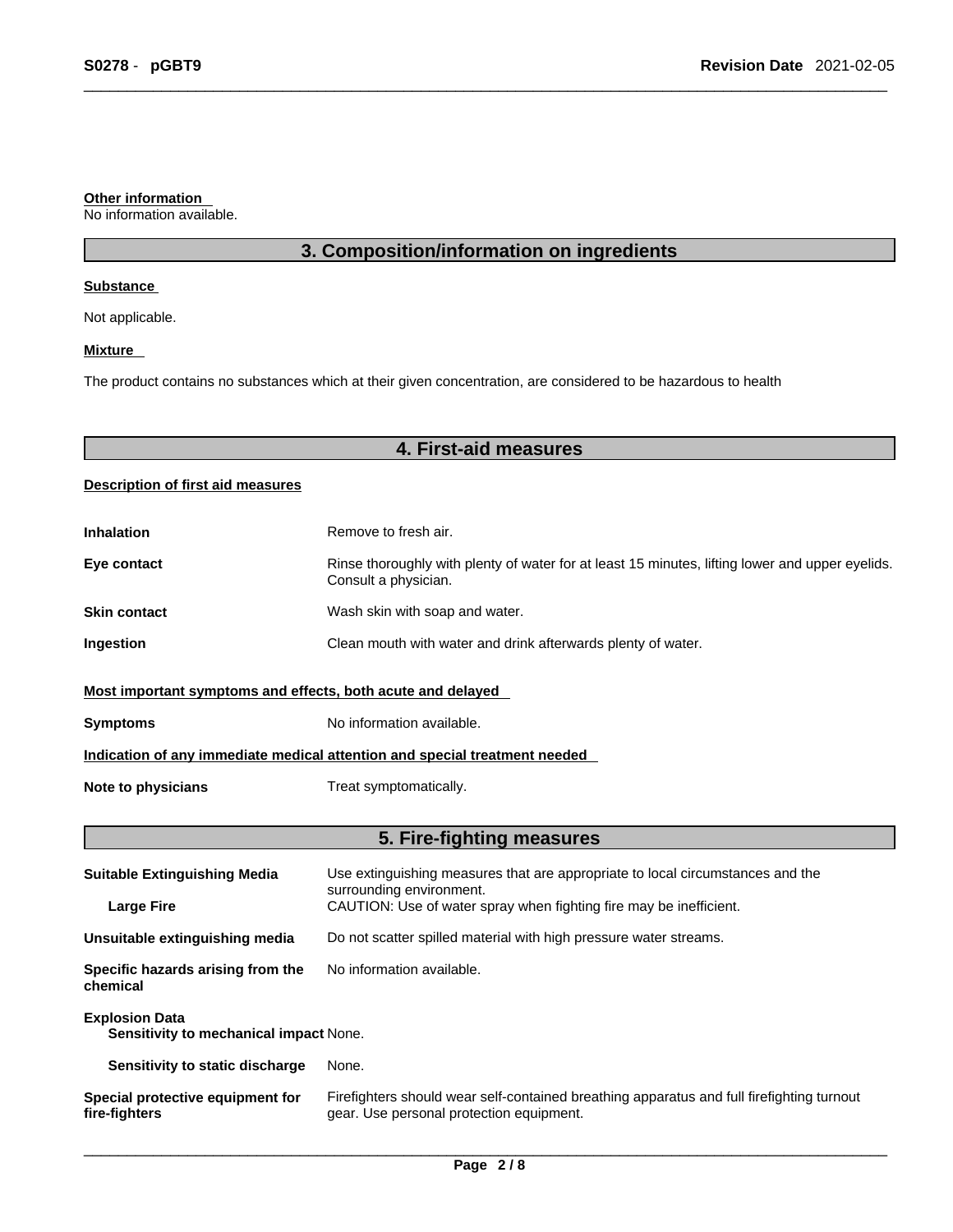# **6. Accidental release measures Personal precautions, protective equipment and emergency procedures Personal precautions** Ensure adequate ventilation. **Methods and material for containment and cleaning up Methods for containment** Prevent further leakage or spillage if safe to do so. **Methods for cleaning up** Pick up and transfer to properly labeled containers. **7. Handling and storage Precautions for safe handling Advice on safe handling** Handle in accordance with good industrial hygiene and safety practice. **Conditions for safe storage, including any incompatibilities Storage Conditions** Keep container tightly closed in a dry and well-ventilated place.

### **8. Exposure controls/personal protection**

**Control parameters** 

| <b>Appropriate engineering controls</b>                               |                                                                                                                                                                             |  |
|-----------------------------------------------------------------------|-----------------------------------------------------------------------------------------------------------------------------------------------------------------------------|--|
| <b>Engineering controls</b>                                           | <b>Showers</b><br>Eyewash stations<br>Ventilation systems.                                                                                                                  |  |
| Individual protection measures, such as personal protective equipment |                                                                                                                                                                             |  |
| <b>Eye/face protection</b>                                            | No special protective equipment required.                                                                                                                                   |  |
|                                                                       |                                                                                                                                                                             |  |
| Skin and body protection                                              | No special protective equipment required.                                                                                                                                   |  |
| <b>Respiratory protection</b>                                         | No protective equipment is needed under normal use conditions. If exposure limits are<br>exceeded or irritation is experienced, ventilation and evacuation may be required. |  |
| <b>General hygiene considerations</b>                                 | Handle in accordance with good industrial hygiene and safety practice.                                                                                                      |  |

# **9. Physical and chemical properties**

| Information on basic physical and chemical properties |                          |  |
|-------------------------------------------------------|--------------------------|--|
| <b>Physical state</b>                                 | Liauid                   |  |
| Appearance                                            | Clear, colorless         |  |
| Color                                                 | No information available |  |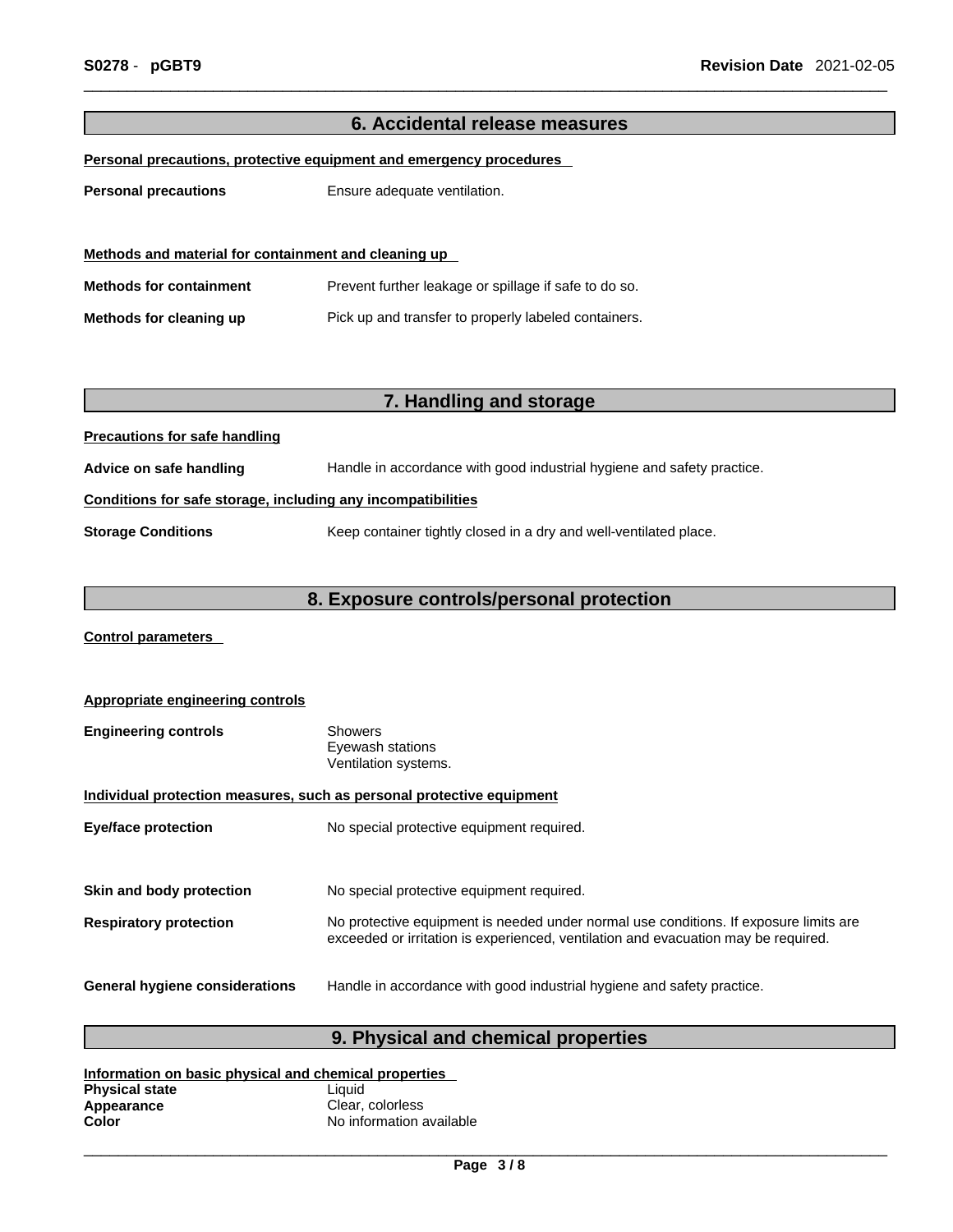| Odor                             | Odorless                      |                          |
|----------------------------------|-------------------------------|--------------------------|
| <b>Odor Threshold</b>            | No information available      |                          |
|                                  |                               |                          |
| <b>Property</b>                  | <b>Values</b>                 | Remarks • Method         |
| рH                               |                               | None known               |
| Melting point / freezing point   | No data available             | None known               |
| Boiling point/boiling range (°C) | No data available             | None known               |
| <b>Flash point</b>               | No data available             | Open cup                 |
| <b>Evaporation Rate</b>          | no data available             | None known               |
| Flammability (solid, gas)        | no data available             | None known               |
| <b>Flammability Limit in Air</b> |                               | None known               |
| <b>Upper flammability limit:</b> | No data available             |                          |
| Lower flammability limit:        | No data available             |                          |
| Vapor pressure                   | no data available             | None known               |
| <b>Vapor density</b>             | No data available             | None known               |
| <b>Relative density</b>          |                               | None known               |
| <b>Water solubility</b>          | No data available             | None known               |
| Solubility in other solvents     | no data available             | None known               |
| <b>Partition coefficient</b>     | no data available             | None known               |
| <b>Autoignition temperature</b>  | No data available             | None known               |
| <b>Decomposition temperature</b> |                               | None known               |
| <b>Kinematic viscosity</b>       | No data available             | None known               |
| <b>Dynamic Viscosity</b>         | no data available             | None known               |
| <b>Other information</b>         |                               |                          |
| <b>Explosive properties</b>      | No information available      |                          |
| <b>Oxidizing properties</b>      | No information available      |                          |
| Softening point                  | No information available      |                          |
| <b>Molecular Weight</b>          | No information available      |                          |
| <b>VOC Content (%)</b>           | No information available      |                          |
| <b>Liquid Density</b>            | No information available      |                          |
| <b>Bulk Density</b>              | No information available      |                          |
|                                  | $100 - 21111$<br>$\mathbf{r}$ | $\mathbf{r}$ . The state |

#### **10. Stability and reactivity**

| <b>Reactivity</b>                                                       | No information available.                 |
|-------------------------------------------------------------------------|-------------------------------------------|
| <b>Chemical stability</b>                                               | Stable under normal conditions.           |
| <b>Possibility of hazardous reactions</b> None under normal processing. |                                           |
| <b>Conditions to Avoid</b>                                              | None known based on information supplied. |
| Incompatible materials                                                  | None known based on information supplied. |
|                                                                         |                                           |

**Hazardous decomposition products** None known based on information supplied.

# **11. Toxicological information**

#### **Information on likely routes of exposure**

| <b>Inhalation</b>   | Specific test data for the substance or mixture is not available. |
|---------------------|-------------------------------------------------------------------|
| Eye contact         | Specific test data for the substance or mixture is not available. |
| <b>Skin contact</b> | Specific test data for the substance or mixture is not available. |
| <b>Ingestion</b>    | Specific test data for the substance or mixture is not available. |

**<u>Symptoms related to the physical, chemical and toxicological characteristics</u>**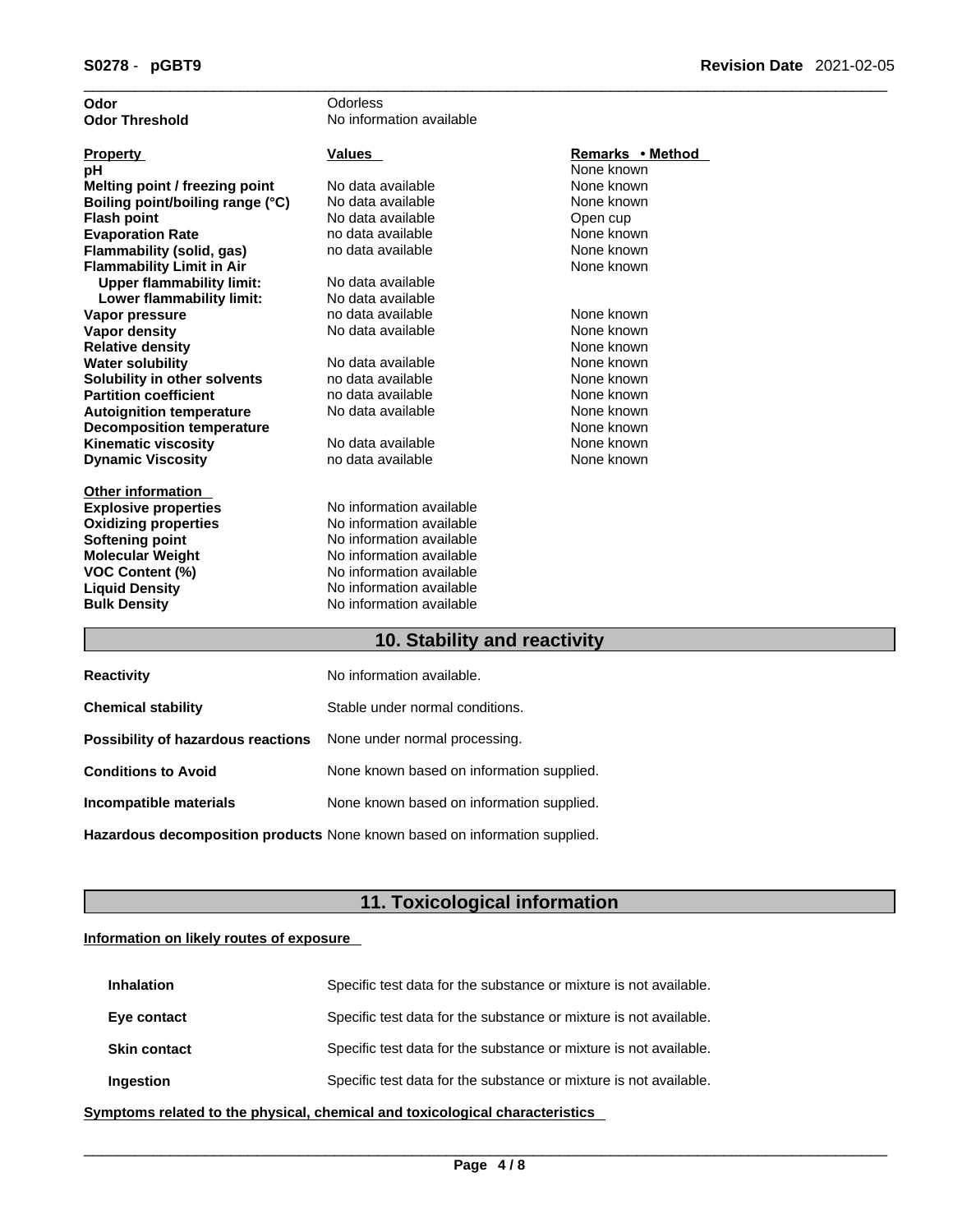**Symptoms** No information available.

#### **Acute toxicity**

**Numerical measures of toxicity**

| <u>Delayed and immediate effects as well as chronic effects from short and long-term exposure</u> |                                                                           |  |
|---------------------------------------------------------------------------------------------------|---------------------------------------------------------------------------|--|
| <b>Skin corrosion/irritation</b>                                                                  | No information available.                                                 |  |
| Serious eye damage/eye irritation                                                                 | No information available.                                                 |  |
| Respiratory or skin sensitization                                                                 | No information available.                                                 |  |
| Germ cell mutagenicity                                                                            | No information available.                                                 |  |
| Carcinogenicity                                                                                   | No information available.                                                 |  |
| <b>Reproductive toxicity</b>                                                                      | No information available.                                                 |  |
| <b>STOT - single exposure</b>                                                                     | No information available.                                                 |  |
| <b>STOT - repeated exposure</b>                                                                   | No information available.                                                 |  |
| <b>Aspiration hazard</b>                                                                          | No information available.                                                 |  |
| Other adverse effects                                                                             | No information available.                                                 |  |
| <b>Interactive effects</b>                                                                        | No information available.                                                 |  |
|                                                                                                   | 12. Ecological information                                                |  |
| <b>Ecotoxicity</b>                                                                                | The environmental impact of this product has not been fully investigated. |  |
| Persistence and degradability                                                                     | No information available.                                                 |  |
| <b>Bioaccumulation</b>                                                                            | There is no data for this product.                                        |  |
| Other adverse effects                                                                             | No information available.                                                 |  |

|  | 13. Disposal considerations |
|--|-----------------------------|
|--|-----------------------------|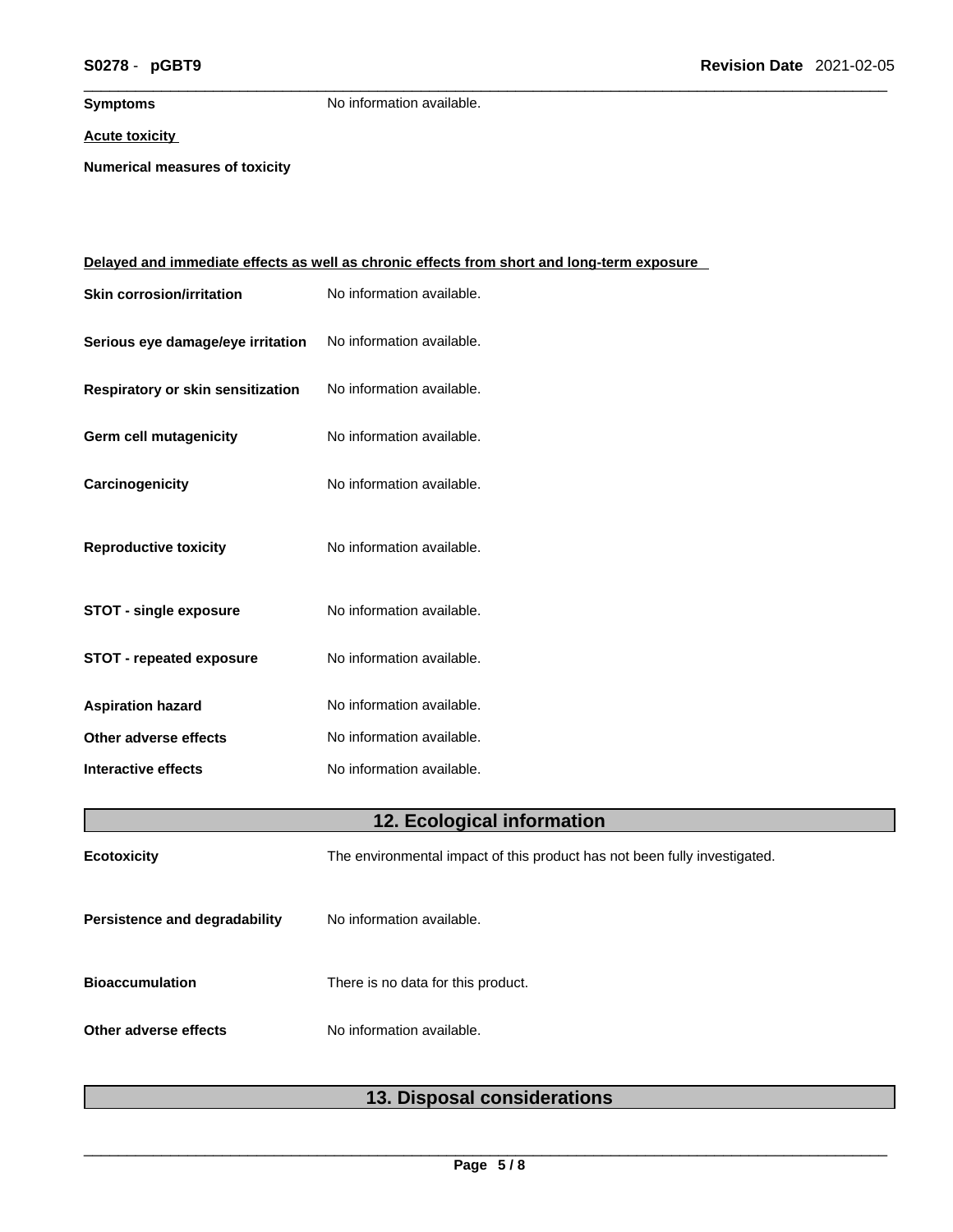#### **Waste treatment methods**

| Waste from residues/unused    | Dispose of in accordance with local regulations. Dispose of waste in accordance with |
|-------------------------------|--------------------------------------------------------------------------------------|
| products                      | environmental legislation.                                                           |
| <b>Contaminated packaging</b> | Do not reuse empty containers.                                                       |

## **14. Transport information**

|             | 1 R I<br><b>Pagulator</b> |
|-------------|---------------------------|
| <b>ADN</b>  | Not regulated             |
| <b>ADR</b>  | Not regulated             |
| <b>RID</b>  | Not regulated             |
| <b>IMDG</b> | Not regulated             |
| <u>IATA</u> | Not regulated             |
| ICAO (air)  | Not regulated             |
| <b>MEX</b>  | Not regulated             |
| <b>TDG</b>  | Not regulated             |
| <b>DOT</b>  | Not regulated             |

### **15. Regulatory information**

#### **International Inventories**

#### **TSCA** -.

\*Contact supplier for details. One or more substances in this product are either not listed on the US TSCA inventory, listed on the confidential US TSCA inventory or are otherwise exempted from inventory listing requirements

| <b>DSL/NDSL</b>      |    |
|----------------------|----|
| <b>EINECS/ELINCS</b> | -. |
| <b>ENCS</b>          |    |
| <b>IECSC</b>         | ٠  |
| KECL                 |    |
| <b>PICCS</b>         |    |
| <b>AICS</b>          |    |
|                      |    |

 **Legend:** 

 **TSCA** - United States Toxic Substances Control Act Section 8(b) Inventory

 **DSL/NDSL** - Canadian Domestic Substances List/Non-Domestic Substances List

 **EINECS/ELINCS** - European Inventory of Existing Chemical Substances/European List of Notified Chemical Substances

 **ENCS** - Japan Existing and New Chemical Substances

 **IECSC** - China Inventory of Existing Chemical Substances

 **KECL** - Korean Existing and Evaluated Chemical Substances

 **PICCS** - Philippines Inventory of Chemicals and Chemical Substances

 **AICS** - Australian Inventory of Chemical Substances

#### **US Federal Regulations**

#### **SARA 313**

Section 313 of Title III of the Superfund Amendments and Reauthorization Act of 1986 (SARA). This product does not contain any chemicals which are subject to the reporting requirements of the Act and Title 40 of the Code of Federal Regulations, Part 372.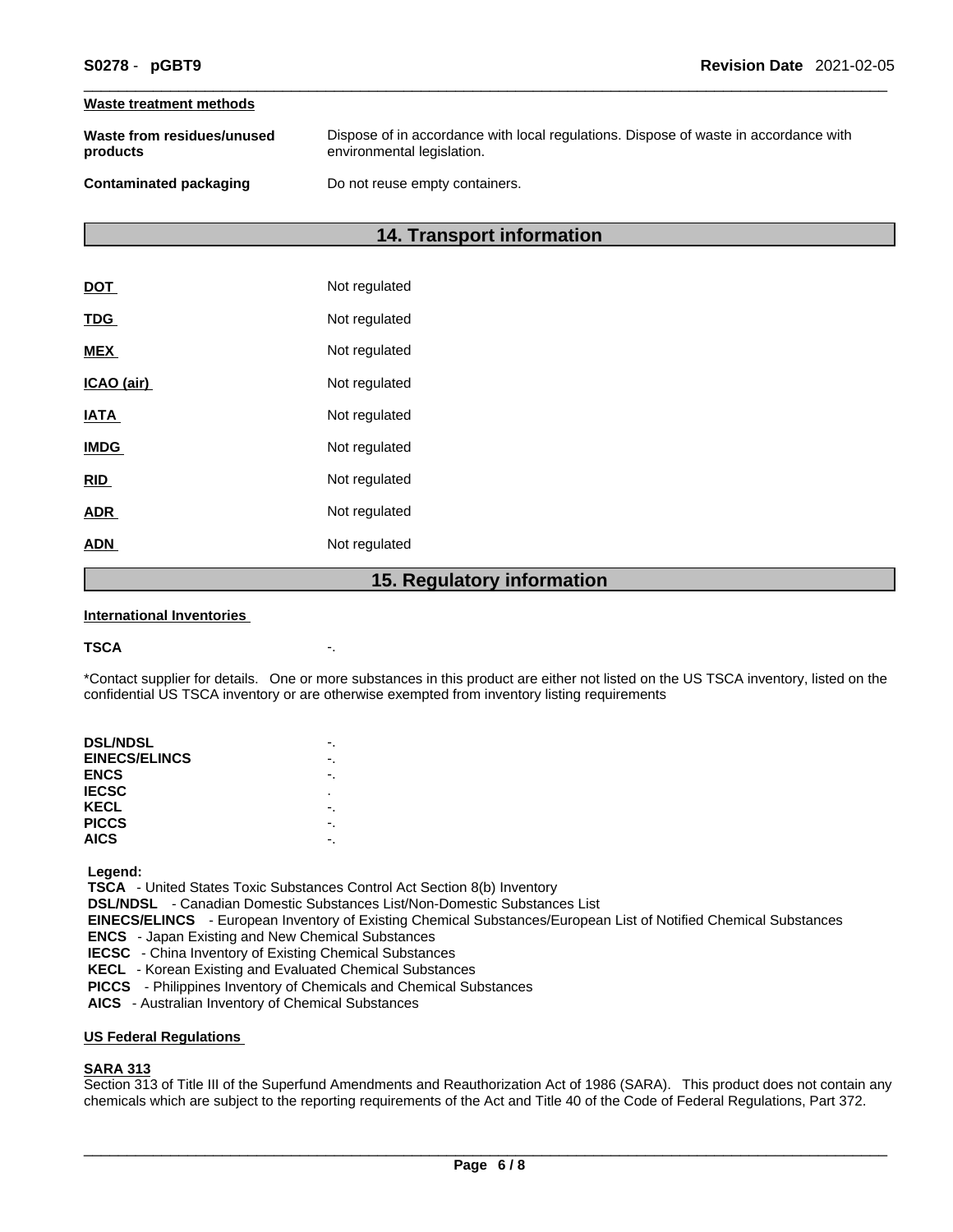#### **SARA 311/312 Hazard Categories**

Should this product meet EPCRA 311/312 Tier reporting criteria at 40 CFR 370, refer to Section 2 of this SDS for appropriate classifications.

#### **CWA (Clean WaterAct)**

This product does not contain any substances regulated as pollutants pursuant to the Clean Water Act (40 CFR 122.21 and 40 CFR 122.42).

#### **CERCLA**

This material, as supplied, does not contain any substances regulated as hazardous substances under the Comprehensive Environmental Response Compensation and Liability Act (CERCLA) (40 CFR 302) or the Superfund Amendments and Reauthorization Act (SARA) (40 CFR 355). There may be specific reporting requirements at the local, regional, or state level pertaining to releases of this material.

#### **US State Regulations**

#### **California Proposition 65**

This product does not contain any Proposition 65 chemicals.

#### **U.S. State Right-to-Know Regulations**

This product does not contain any substances regulated under applicable state right-to-know regulations

#### **U.S. EPA Label Information**

#### **EPA Pesticide Registration Number** Not applicable